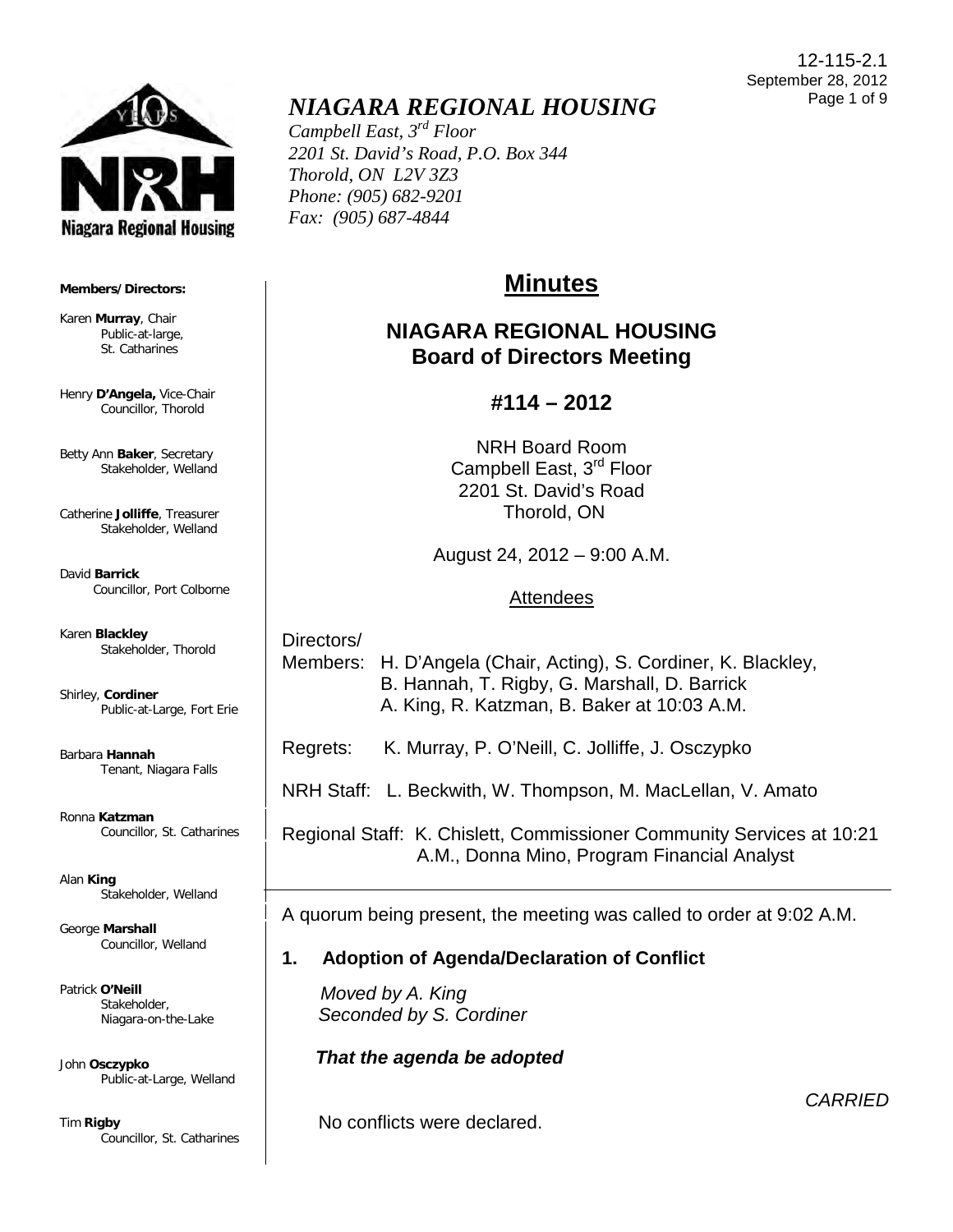#### **2. Approval of Minutes**

**2.1.** Minutes of the June 29, 2012 Meeting

Item 4.4. Change socialist to sociologist.

 *Moved by G. Marshall Seconded by R. Katzman*

#### *That the minutes of the June 29, 2012 meeting be adopted as amended.*

*CARRIED*

2.2. Notes of Special Meeting 1-2012 - Awarding of Fitch Street Tender

 The General Manager advised Directors of edits required to notes. This issue will be part of the Procedural Guideline review scheduled for 1<sup>st</sup> Quarter 2013.

Action by: L. Beckwith

 *Moved by A. King Seconded by T. Rigby*

*That the Niagara Regional Housing Board of Directors approves the recommendations in Report SPEC 12-01-2.:* 

- *1. Awarding the tender for construction of a 67 unit affordable housing apartment building on NRH land at 235 Fitch Street, Welland to Brouwer Construction Ltd. in the amount of \$8,429,600 plus HST; and,*
- *2. The continuation of delegated authority for the Board members (4) on the Building Design Committee.*

*CARRIED*

#### **2.3. Business Arising**

 2.3.a. Bed Bugs – Report 12-113-3.2. In six months, staff to provide update on number of incidents reported, for comparison purposes.

Action by: M. MacLellan

2.3.b. Online comments – Welland Tribune website Unedited comments can be posted by anyone on the Welland Tribune website. NRH staff contacted the Tribune regarding a negative posting made by a Welland resident about an NRH tenant. The posting was incorrect and misleading. Staff was advised by the Editor that postings could be removed if the Editor were advised immediately and agreed with the removal.

*Moved by T. Rigby Seconded by S. Cordiner* 

*That the Niagara Regional Housing Board of Directors receive the verbal update.* 

*CARRIED*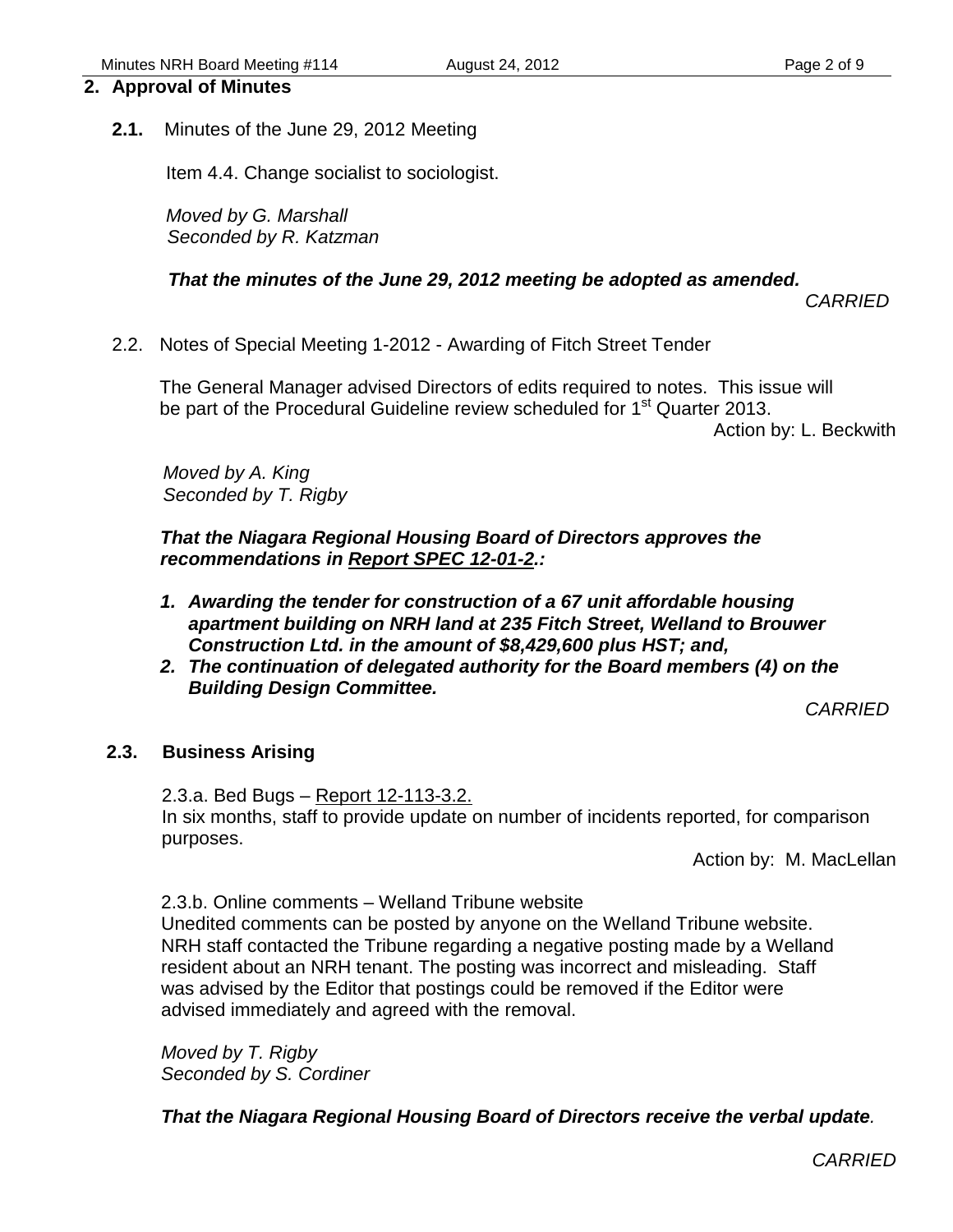#### **3. New Business**

#### **3.1. 2nd Quarter – April to June 30, 2012 Report to Council -** Report 12-114-3.1.

*Moved by A. King Seconded by D. Barrick*

*That Niagara Regional Housing Quarterly Report be approved and forwarded to the Public Health & Social Services Committee and subsequently to Regional and Municipal Councils for information* 

 *CARRIED*

Staff was directed to email the Directors with information, in point form, on what NRH is doing to mitigate the long waitlist.

Action by: L. Beckwith

### **3.2. 2nd Quarter – April 1 to June 30, 2012 Report on Operations** – Report 12-114- 3.2.

 *Moved by A. King Seconded by K. Blackley*

*That the NRH Board of Directors approves the Operational Reports and Report on Variances as at June 30, 2012.*

*CARRIED*

**3.3. Bill 140 –** *Housing Services Act* **- Local Rules: Housing Provider Training & Succession Plans and Minimum Number of Board Meetings –**  Report 12-114-3.3.

*Moved by R. Katzman Seconded by B. Hannah*

*That Niagara Regional Housing Board approves two (2) local rules related to Housing Provider Training & Succession Plans and Minimum Number of Board Meetings under the Housing Services Act (HSA).* 

*CARRIED*

#### **3.4. UDPATE – Enterprise Risk Management Framework** Report 12-114-3.4.

 *Moved by T. Rigby Seconded by D. Barrick*

*1) That the Niagara Regional Housing Board of Directors approves the development of a enterprise risk management policy that commits both the Board and staff to the identification and mitigation of risk; and,*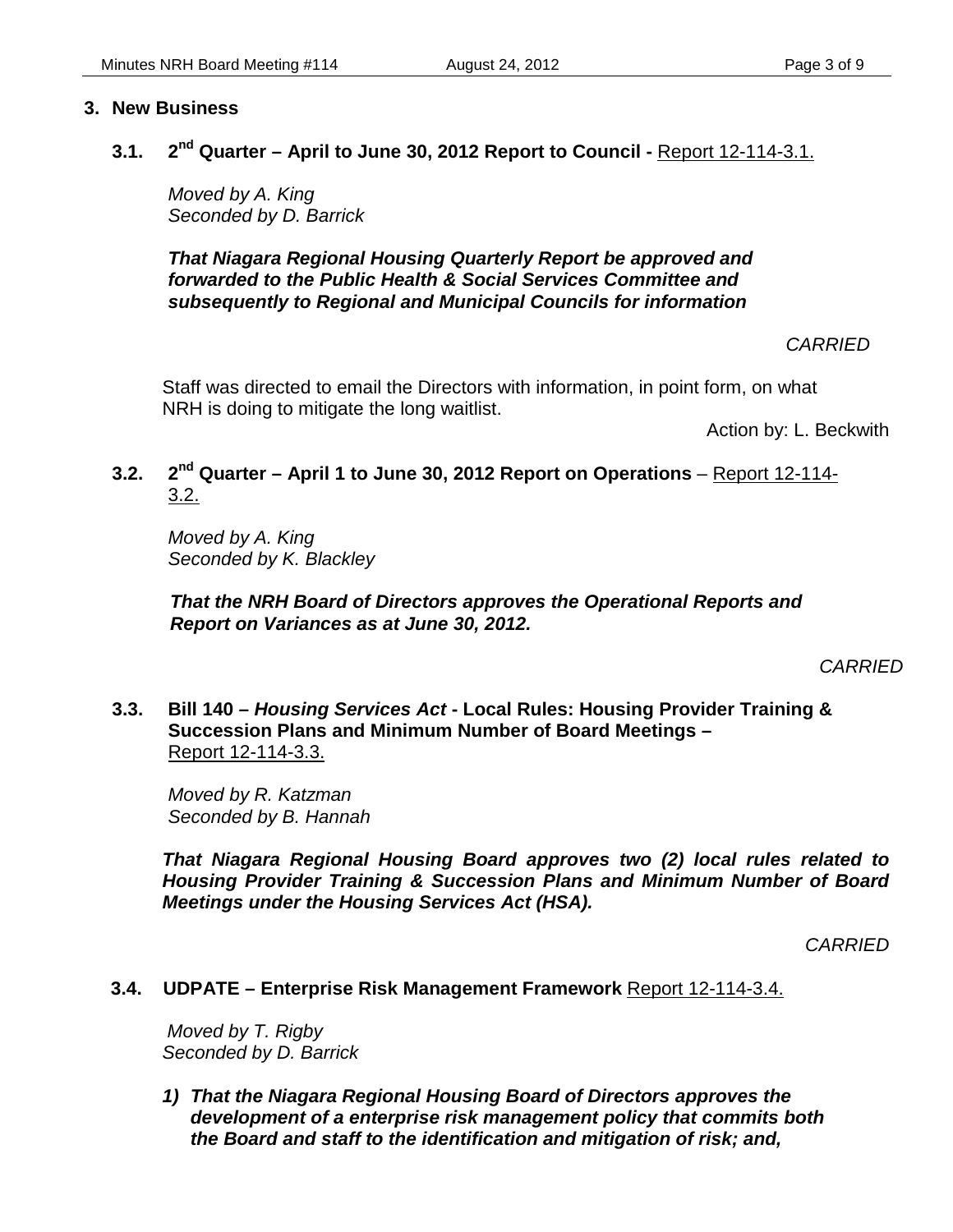#### *2) That the risk management framework be referred to the next Governance Discussion meeting to ensure that it accurately reflects the risks facing the corporation.*

*CARRIED*

Action by: Governance Discussion Meeting

Staff was directed to forward an email invitation to all directors for the next Governance meeting on September  $12<sup>th</sup>$  for review of the risk management framework, particularly the Corporate Direction risk section.

Action by: V. Amato

#### **3.5. Reappointment of Directors** – Report 12-114-3.5.

Amend chart on first page by changing *resigned* to *completed*.

*Moved by S. Cordiner Seconded by A. King*

*That the NRH Board reviews the performance of its Directors and recommends to Council for approval, the reappointment of those interested Directors whose terms expire in 2012 and who meet the performance criteria.* 

 *CARRIED*

#### **3.6. Proposed 10 Year Capital Plan**

A new report was distributed and reviewed.

*Moved by K. Blackley Seconded by B. Hannah*

#### *That NRH Board of Directors approves the Proposed 10 Year Capital Plan for submission to Regional Council for final approval.*

*CARRIED*

Staff was directed to add variances between previously plan and the new plan.

Action by: M. MacLellan

#### 3.7. **Proposed 2013 Capital Budget**

A new report was distributed. Further review of the budget allowed for the deferral of some jobs and phasing in others. Although the proposed amount is less than originally suggested in the first report, the proposed amount falls just under \$1.0 mil short of what is actually needed based on recent Building Condition Assessments. It was noted that capital jobs are recommended based on the need for the work not the geographical location.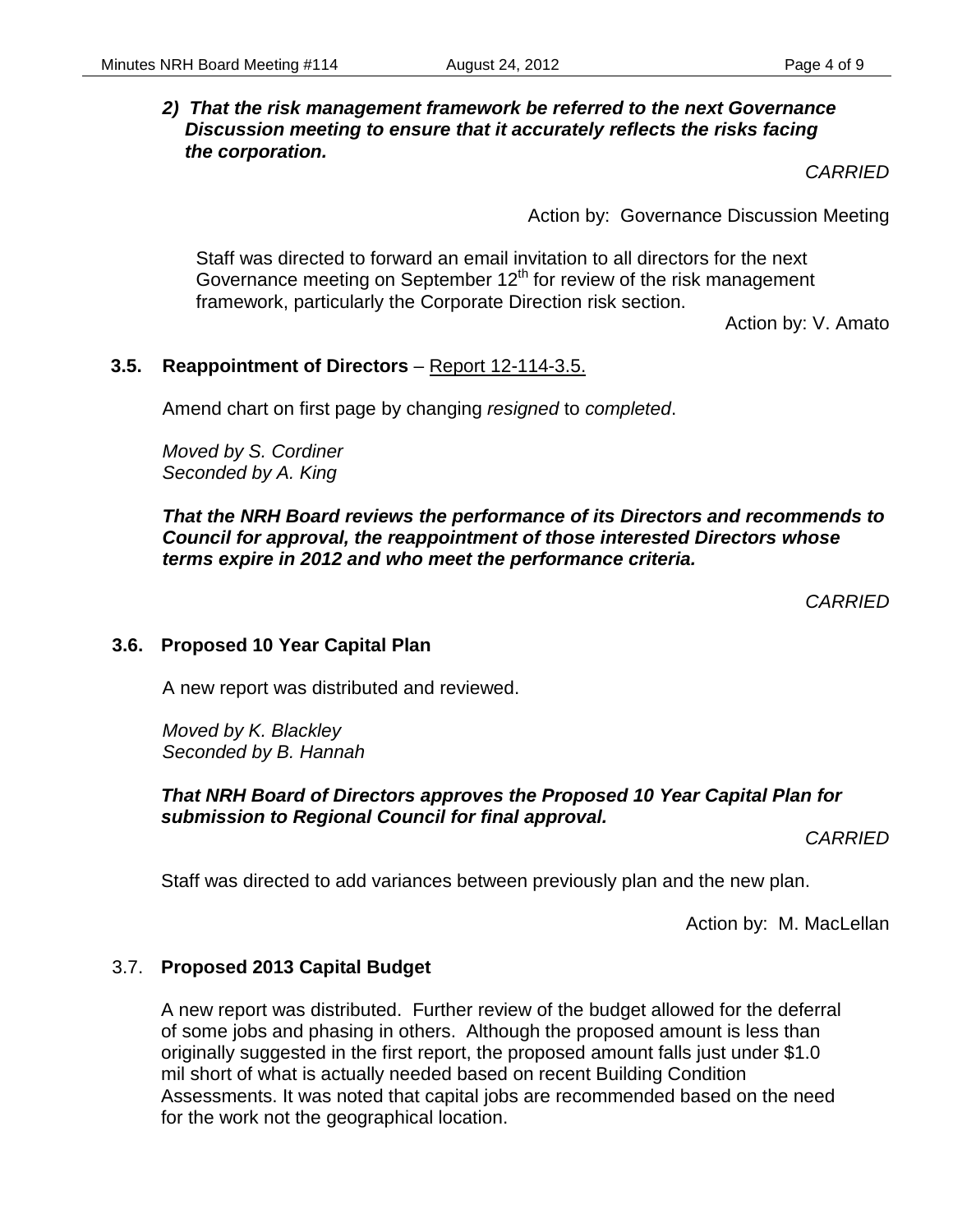Staff presented a slide show illustrating the various types of work required in each of the categories.

*Moved by T. Rigby Seconded by A. King*

#### *That NRH Board of Directors approves the Proposed 2013 Capital Budget for submission to Regional Council for final approval.*

*CARRIED*

#### **3.8. Proposed 2013 Operating Budget**

Staff advised Directors regarding the new budget format. Shared Services costs for 2013 were just received before this meeting started, thus, a thorough analysis of the "below the line" expenses has not been completed. Although the Board is not responsible for the approval of the "below the line" expenses their presentation in the budget was not possible and might affect some of the "above the line" items as costs are shifted.

*Moved by S. Cordiner Seconded by B. Hannah*

*That Niagara Regional Housing Board of Directors provides:*

- *approval for the 2013 Draft Operating Budget (excluding below-the-line costs); and*
- *approval for the release of the draft budget to Corporate Services to meet the September 7th deadline with the understanding that it may be subject to additional change*

*CARRIED*

Staff was directed to do a thorough budget analysis; if there is drastic change, a meeting or teleconference will be called.

**Action by: L. Beckwith**

- B. Baker joined the meeting at 10:03 P.M.
- K. Chislett arrived at 10:21 A.M.

Directors asked K. Chislett to provide an update on allocation of the Community Start-up Benefits. K. Chislett advised that Niagara's allocation dropped from \$2.5 mil to \$670,000. The original understanding was that half of the allocation would be held back by the Province as part of the 2012 Provincial Budget constraints. Instead, the remaining funds were combined province-wide and reallocated based on a methodology that used 2006 Census data. The result was some areas received more than their previous allocation and others received less. A formal request for information on the final distribution numbers has been made.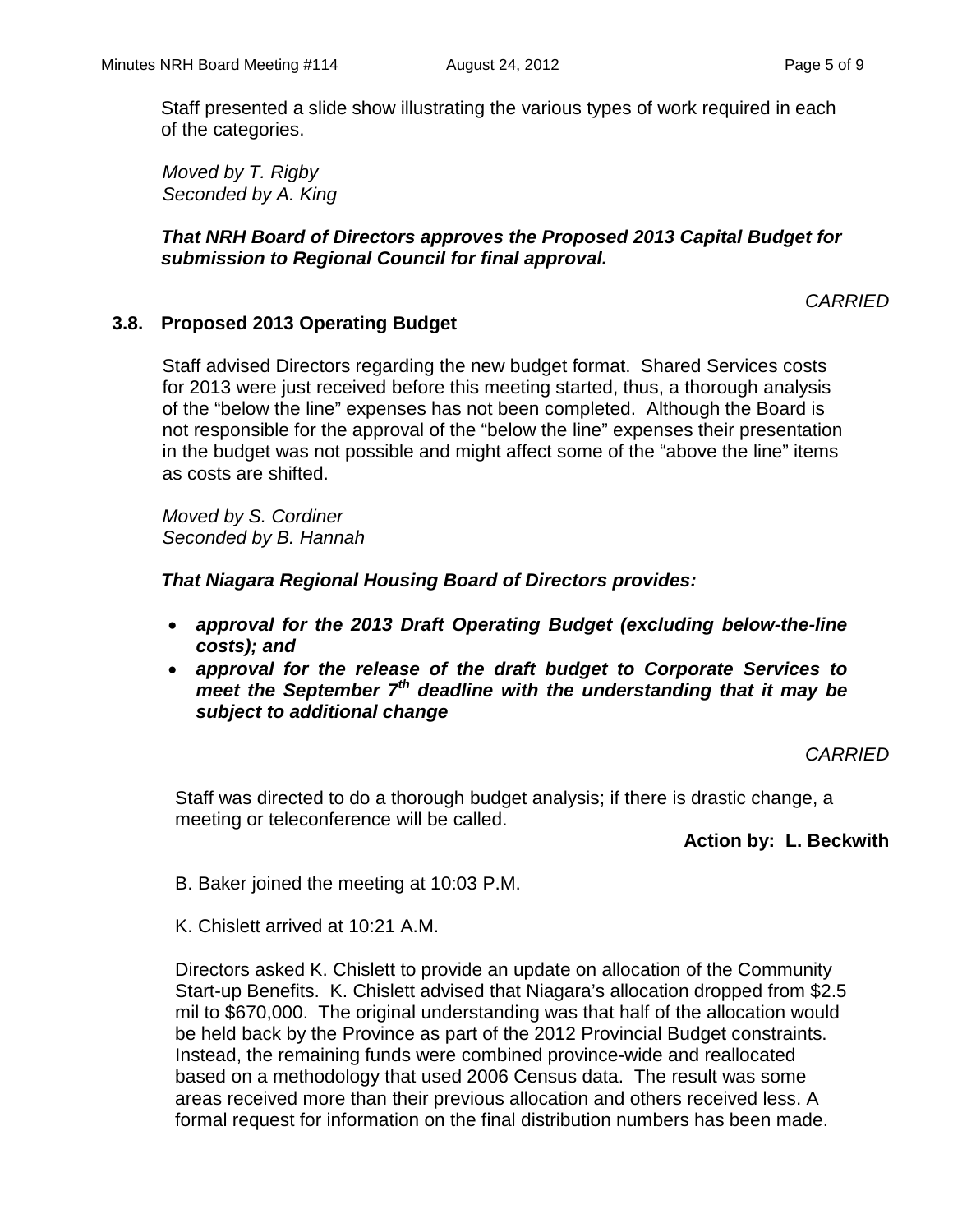*Moved by G. Marshall Seconded by T. Rigby*

*That the Niagara Regional Housing Board of Directors receive the verbal update on Ontario Budget Implications.*

*CARRIED*

#### **4. General Manager's Report**

#### **4.1. Financial Statement as at July 31, 2012** – Report 12-114-4.1.

The Financial Statement was distributed.

*Moved by K. Blackley Seconded by B. Hannah*

*That the Niagara Regional Housing Board of Directors approves the financial statement as at July 31, 2012.*

CARRIED

#### **4.2. Strategic Planning Session** – Report 12-114-5.2.

Directors agreed to a half hour session at the next Board meeting to review notes from the Strategic Planning Session with Suzanne Gibson.

*Moved by T. Rigby Seconded by D. Barrick*

*That the Niagara Regional Housing Board of Directors receive the verbal update regarding the Strategic Planning Session.*

*CARRIED*

#### **5. Chairs Report**

No report.

With the exception the General Manager and Executive Assistant, staff left the meeting.

**6. Closed Session –** 10:52 A.M.

*Moved by G. Marshall Seconded by K. Blackley*

*That the NRH Board of Directors move into closed session to receive information of a confidential nature relating to labour relations or employee negotiations regarding Staffing Levels.* 

 *CARRIED*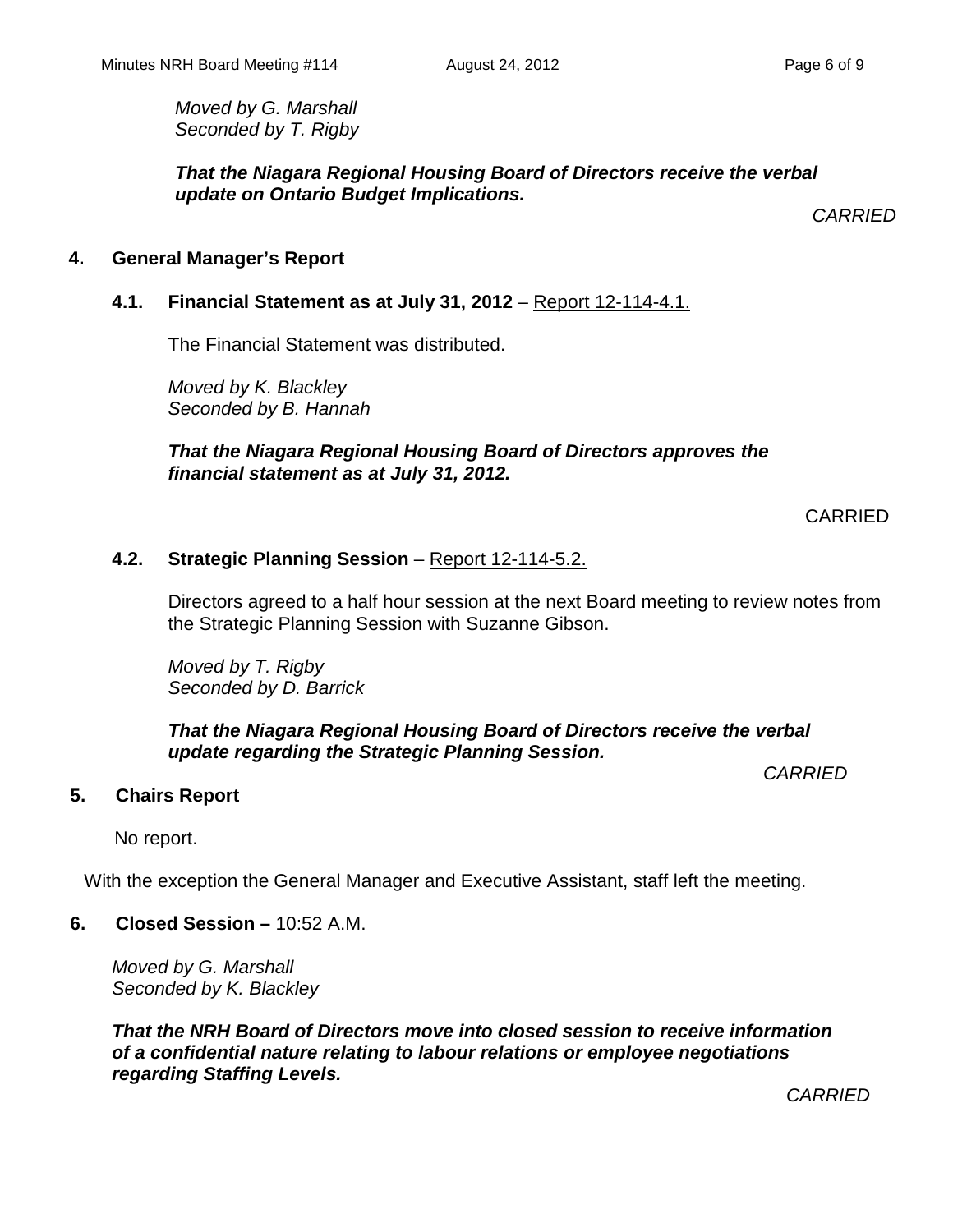#### **6.1. Staffing Levels** – Report IC 12-114-6.1.

*Moved by R. Katzman Seconded by K. Blackley*

#### *That Niagara Regional Housing (NRH) Board of Directors approves an 18-month contract position to provide support to the Managers and Corporation.*

*CARRIED*

10:10 A.M. *Moved by T. Rigby Seconded by B. Hannah*

*That the Niagara Regional Housing Board of Directors rise with report.*

 *CARRIED*

#### *7. Committee Reports*

7.1. Governance Discussion Meeting, T. Rigby, Chair

*Moved by T. Rigby Seconded by S. Cordiner*

#### *That the Niagara Regional Housing Board of Directors receive the Minutes of the June 15, 2012 Governance Discussion meeting for information*

*CARRIED*

7.2. Community Economic Development Brainstorming Session, T. Rigby, Chair

*Moved by T. Rigby Seconded by B. Baker*

#### *That the Niagara Regional Housing Board of Directors receive the Minutes of the June 13, 2012 Community Economic Development Brainstorming Session for information*

*CARRIED*

7.3. Appeals

Minutes of the July 24, 2012 appeal hearing were provided for information.

7.4. Investment Committee, H. D'Angela, Chair

*Moved by B. Baker Seconded by B. Hannah*

*That the Niagara Regional Housing Board of Directors receive the Minutes of the June 29, 2012 Investment Committee meeting for information*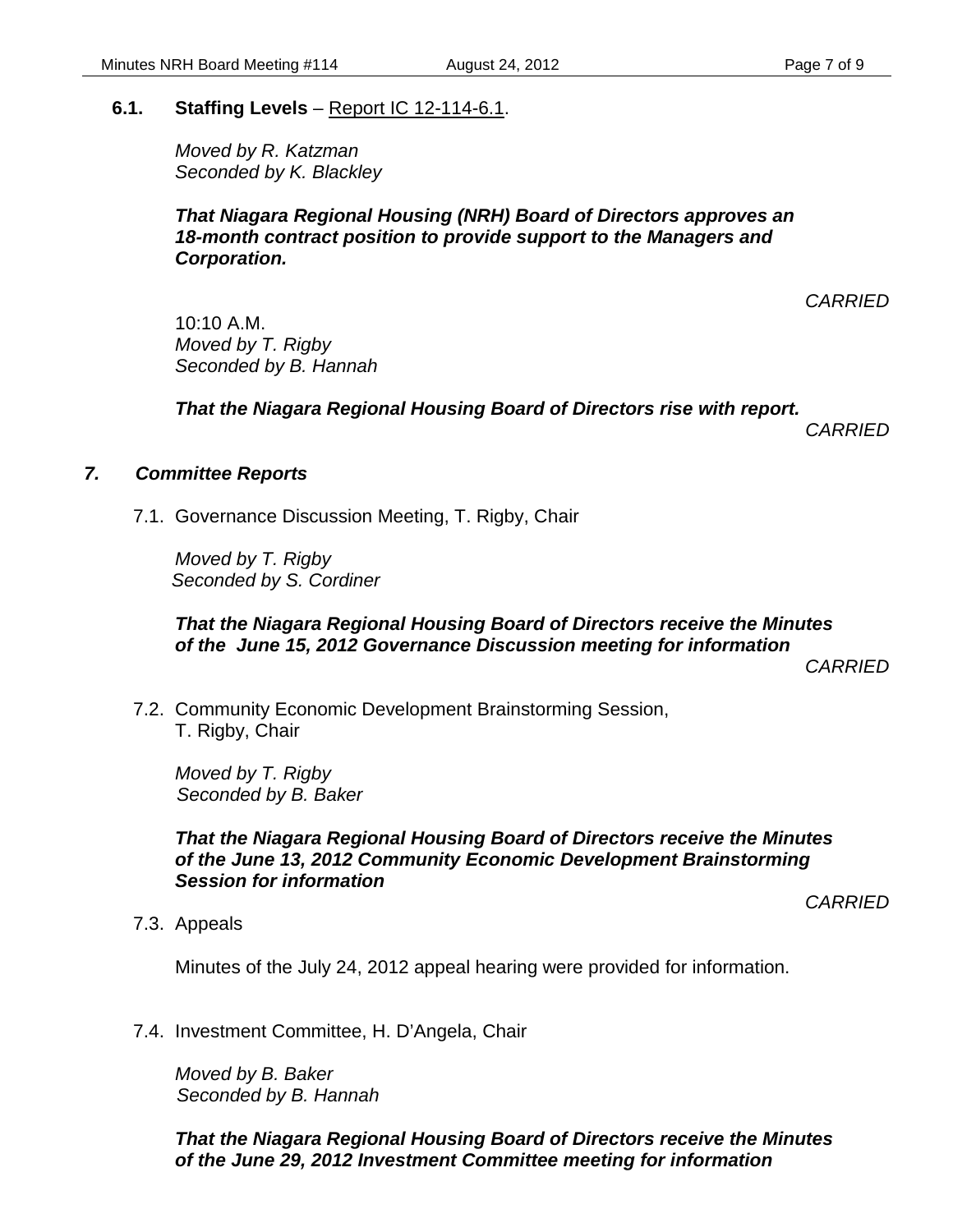#### **8. For Information**

8.1. Action Items from Previous Meetings

#### *Correspondence/Media*

- 8.2. *Help for new mortgage rules*, THE STANDARD, July 11, 2012
- 8.3. *Block party builds community,* The Tribune, July 8, 2012
- 8.4. Letter to L. Beckwith, General Manager, NRH from D. Rapelje, Chair, Welland City Senior Citizens Advisory Committee, re: development of affordable seniors housing in Welland
- 8.5. *Can't give thugs the boot*, The Toronto Sun, July 20, 2012

*Moved by R. Katzman Seconded by B. Hannah*

#### *That the Niagara Regional Housing Board of Directors receives items provided for information.*

*CARRIED*

**8.** BREAK – Not required

#### **9. Other Business**

9.1. Director Reappointments After Director performance was review by the Board, it was unanimously decided that K. Murray and B. Baker should be reappointed.

*Moved by A. King Seconded by B. Hannah*

*That K. Murray and B. Baker be reappointed to the Niagara Regional Housing Board of Directors for another term, ending on September 26, 2013.* 

*CARRIED*

9.2. Passing of Eleanor Jolliffe C. Jolliffe's mother passed away unexpectedly, this past Wednesday. Visitation will be held on Friday August 24, 2012 from 1-4 and 7-9 P.M. at the Fonthill United Church. A Memorial Service will be held at the Church on Monday August 27th at 10:30 A.M